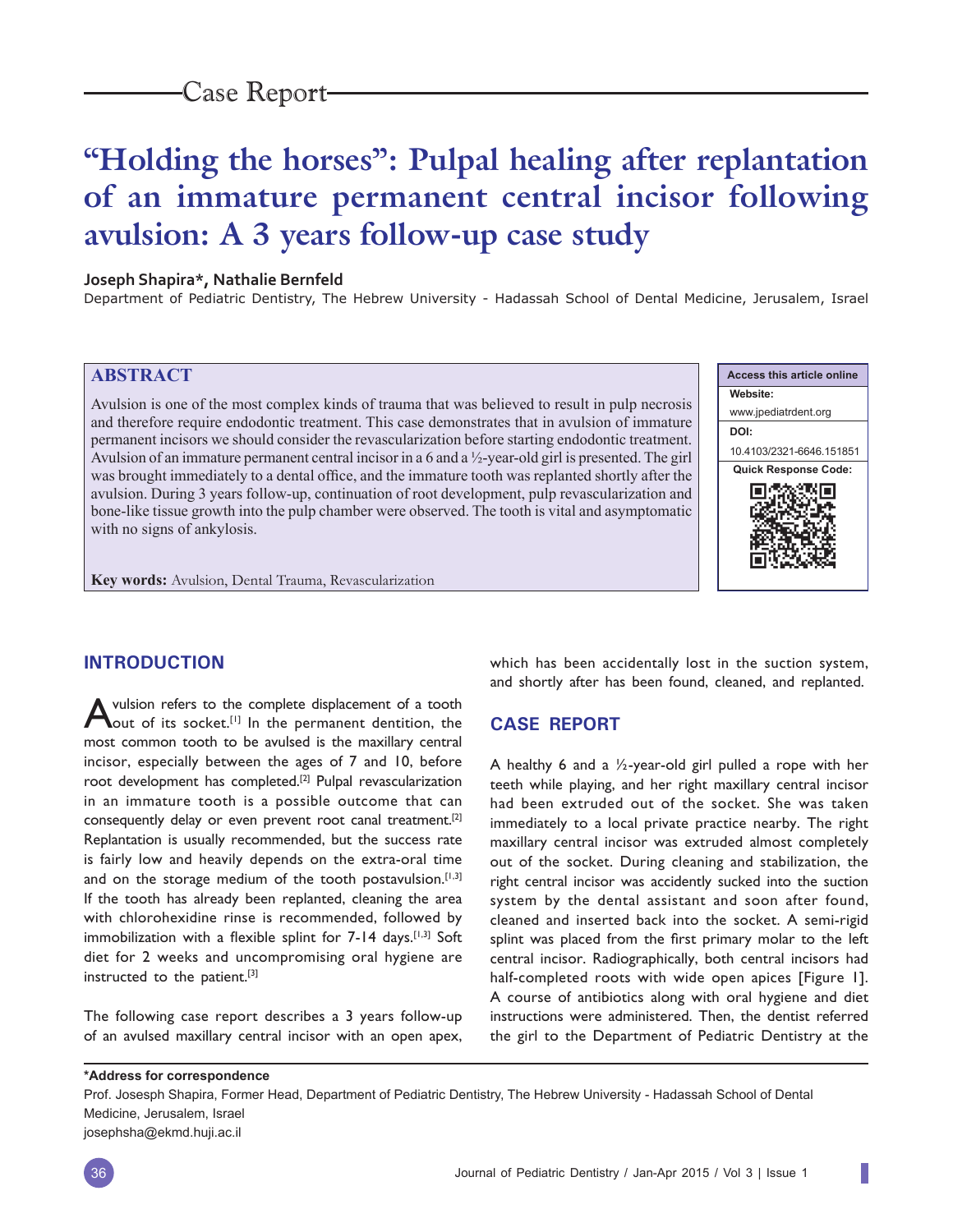Hebrew University-Hadassah School of Dental Medicine in Jerusalem. At the first visit in our department, 3 days after the trauma, the splint was intact, and the oral hygiene was satisfactory. At the next visit, 10 days later, no changes were noted. Six weeks after the trauma, the tooth was stable, and electric pulp testing (EPT) was negative, but in a radiographic examination, minimal continued root development in both central incisors could be observed. The splint was then removed. Two-and-a-half months after the trauma, positive response to the EPT was recorded, and continued development of the roots was disclosed in the radiograph. At the 6 months recall the tooth was vital, but the radiographic examination showed a delay in its development with a wider pulp, thinner root walls and bone-like tissue that invaded the pulp [Figure 2]. At 1-year follow-up, no clinical difference could be seen between the central incisors, but the radiograph revealed arrested root development of the traumatized tooth with bone invasion into the root canal. The root walls were thin and



**Figure 1:** Day of avulsion: Both central incisors had half completed roots with thin walls surrounding the canal and wide open apices. Note that the avulsed 11 is slightly extruded



**Figure 3:** Twelve months postavulsion: Root of 11 has not continued developing. Partial obliteration along the root canal space and normal periodontal ligament are noted

the pulp, as well as the apex, appeared wide [Figure 3]. At the 18, 24 and 36 months follow-up the right central incisor showed radiographically arrested root development [Figure 4]. The periodontal ligament (PDL) seemed intact, clinically the tooth was testing vital and did not show any discoloration or signs of ankylosis [Figure 5].

#### **DISCUSSION**

When provided with correct conditions, many tissues are capable of self-regeneration. For example, bone has the capacity to regenerate and repair. Bone loss from endodontic infection, periodontal disease or trauma can be restored over time.<sup>[4]</sup> The dental pulp is one of the most innervated and vascular tissues in the body and has the potential for neural and vascular



**Figure 2:** Six months postavulsion: Tooth 21 continues developing, dentinal walls become thicker and apex becomes more constricted. The avulsed tooth, 11, delays in development: although dentinal walls become thicker root does not develop considerably and the apex is still widely open, with bone-like tissue that seems to invade the pulp chamber



**Figure 4:** Three years postavulsion: Arrested development of 11 and calcifications at the apex are noticed. Periodontal ligament appears normal